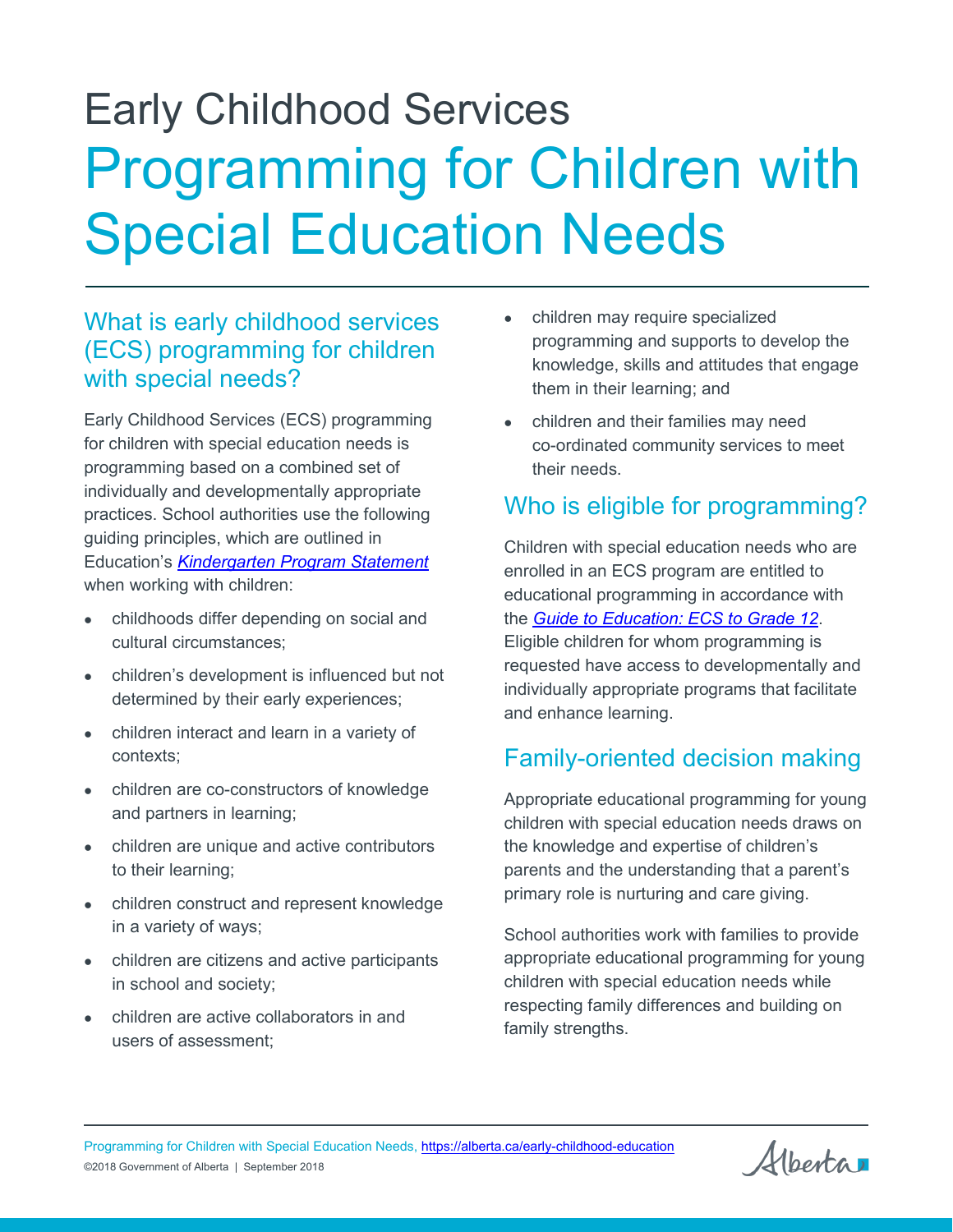It is the responsibility of the educator to clearly communicate with family members and take into account differences in linguistic, cultural and educational backgrounds. Family routines, rituals and beliefs should be considered when planning activities that require direct family involvement.

#### Settings and levels of programming for children with special education needs

Appropriate educational programming is based on meeting a child's educational needs within the most enabling environments. For children with special education needs, school authorities should allow for flexibility in settings, and the number of centre-based hours and family-oriented programming sessions.

Educational programming should be provided in natural settings to the greatest extent possible. Regardless of the setting, educational programming for ECS children with special education needs varies in the number of hours provided, based on the children's needs and developmental levels and taking into account parental preferences and local resources.

### Centre-based programming

Centre-based programming refers to instructional program hours. Flexibility within an ECS program allows for centre-based programming to be delivered in a school or community setting. Education expects a certificated teacher to be directly involved with the centre-based programming hours. When planning centre-based programming for a child, ECS operators should ensure the number of programming hours does not exceed what is appropriate for the child's age and developmental level.

#### Family-oriented programming sessions

Very young children who require extensive programming may benefit from family-oriented programming sessions, which are individually planned, developmentally appropriate intervention for children with severe disabilities/delays and their families.

## Program Unit Funding (PUF)

Program Unit Funding (PUF) is provided to school authorities for ECS children with severe disabilities/delays who require additional support beyond that offered in a regular ECS program. Funding is provided for individualized programming that meets the educational needs of children with severe disabilities/delays who are at least 2 years, 8 months of age and less than 6 years of age on September 1. ECS funding may be accessed for a maximum of three years for each eligible child.

In providing the most enabling educational environment possible, ECS operators are encouraged to consider models other than direct one-on-one assistance including:

- focused intervention in a small group;
- strategic use of educational assistant time;
- peer-model instruction;
- environmental supports (e.g., visual schedules, well-established routines, warnings of transition, visual cues, adapted furniture, use of physical boundaries to define space); and
- embedding Individualized Program Plan (IPP) goals in ongoing routines and activities.

Alberta